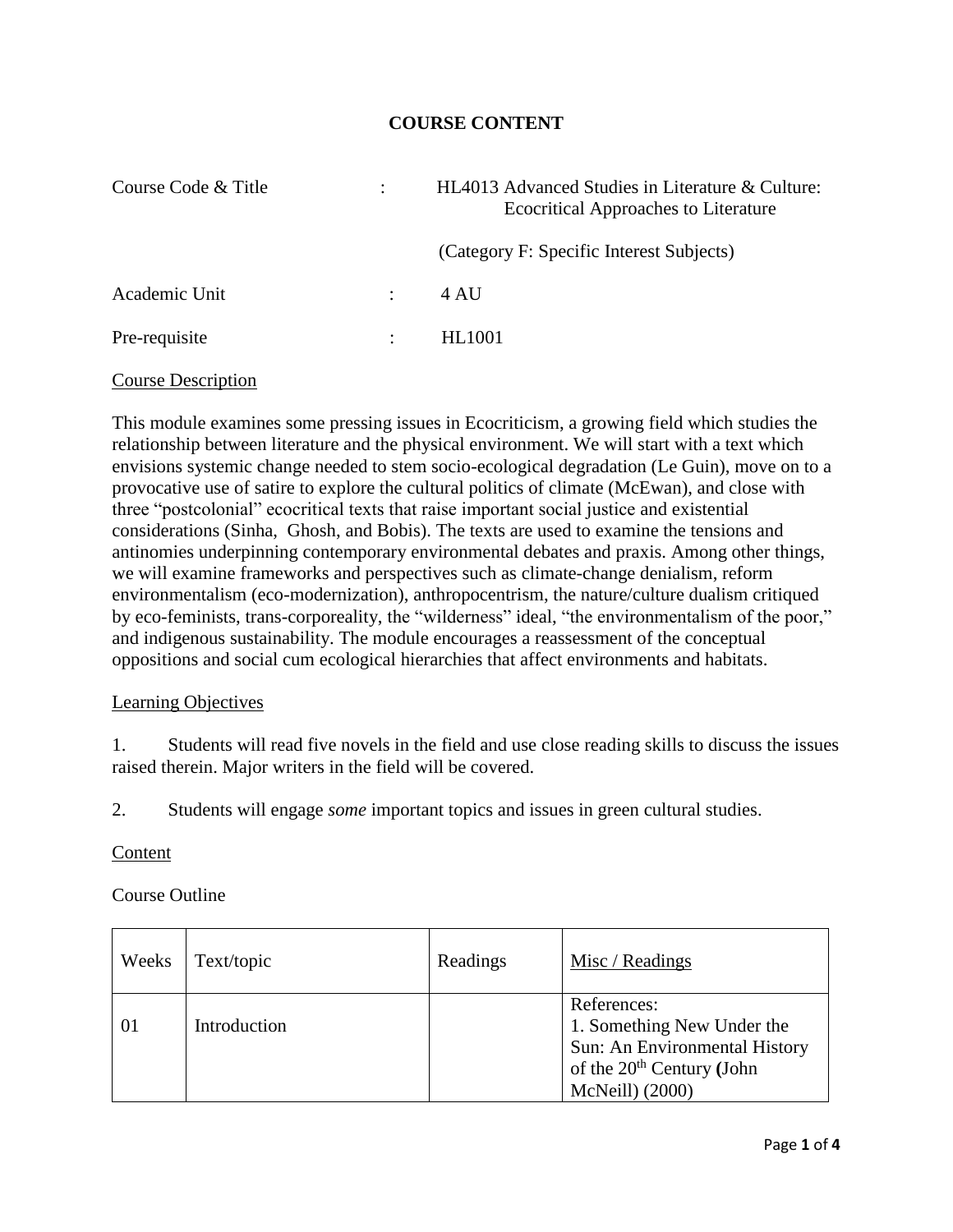|    |                          | 2. Feminism and the Mastery of<br>Nature (Val Plumwood) (1993)                                                |
|----|--------------------------|---------------------------------------------------------------------------------------------------------------|
| 02 | The Dispossessed         |                                                                                                               |
| 03 | The Dispossessed         | "The Dispossessed as Ecological<br>Political Theory," Peter Stillman<br>(2005)                                |
| 04 | Solar                    |                                                                                                               |
| 05 | Solar                    | "Solar: Apocalypse Not" Greg<br>Garrard (2013)                                                                |
| 06 | Animal's People          |                                                                                                               |
| 07 | Animal's People          | "Justice is on Our Side?"<br>Animal's People, Generic<br>Hybridity, and Eco-Crime"<br>Anthony Carrigan (2012) |
|    | <b>RECESS</b>            |                                                                                                               |
| 08 | The Hungry Tide          |                                                                                                               |
| 09 | The Hungry Tide          | "Amitav Ghosh's Active<br>Witnessing and the Ethics of<br>Action in The Hungry Tide."<br>Terri Tomsky (2009)  |
| 10 | Locus Girl: A Love Song. |                                                                                                               |
| 11 | Locust Girl: A Love Song |                                                                                                               |
| 12 | Summary                  |                                                                                                               |
|    |                          |                                                                                                               |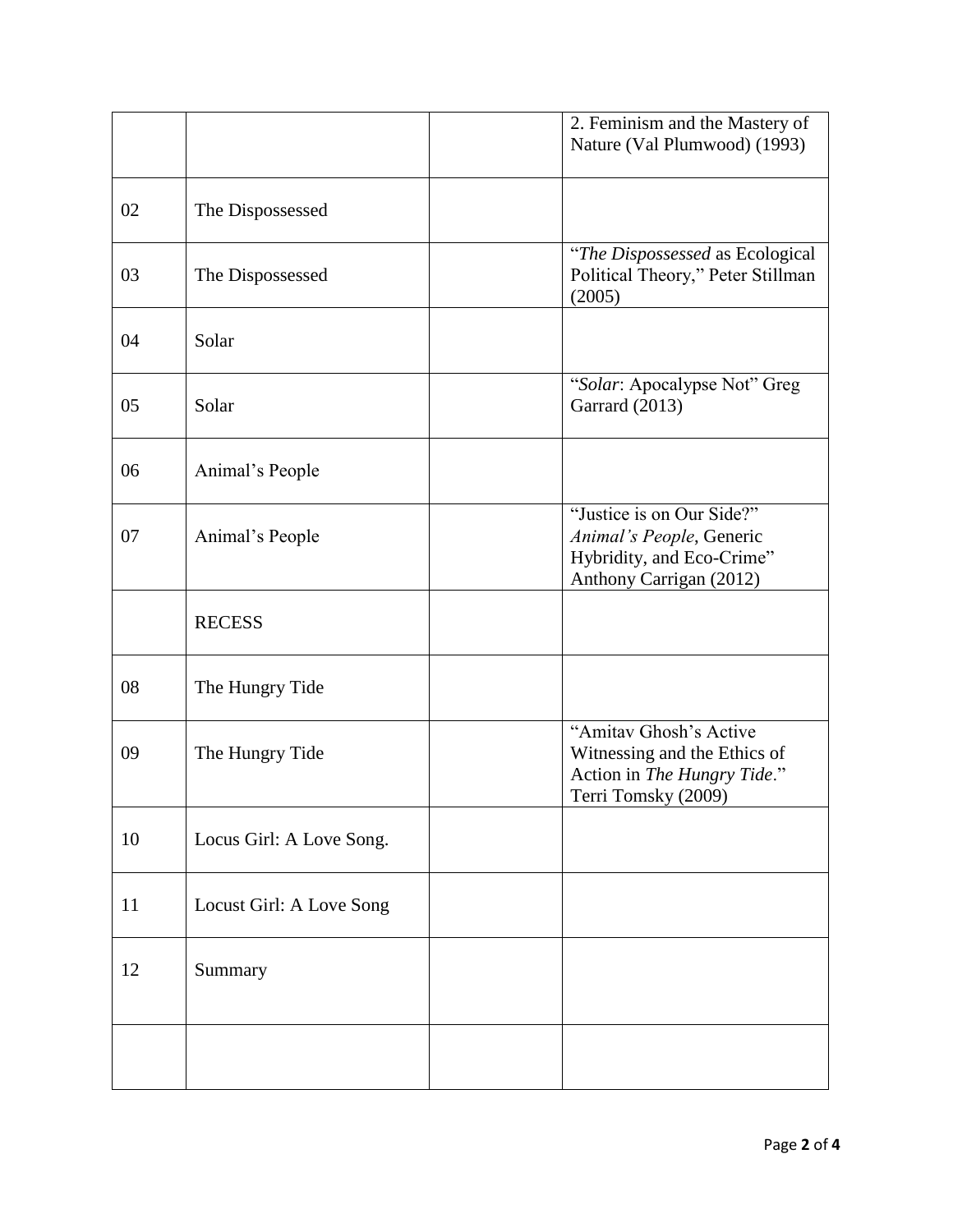## Learning Outcome

Students will obtain an introduction to green cultural studies and its major concerns and debates.

### Student Assessment

Students will be assessed by:

| Term paper    | 40%  |
|---------------|------|
| Participation | 10%  |
| E-exam        | 50%  |
| Total         | 100% |

The required word count for the term paper (essay) is around 2,200 words.

### Textbooks/References

- A. The primary readings are:
- 1. The Dispossessed, (1974), by Ursula K. Le Guin
- 2. Solar, (2010), by Ian McEwan
- 3. Animal's People, (2009), by Indra Sinha
- 4. The Hungry Tide, (2004), by Amitav Ghosh
- 5. Locust Girl: A Love Song, (2015), by Merlinda Bobis.
- B. Secondary readings includes excerpts and ideas taken from:
- 1. Stacy Alaimo Bodily Natures (2010)
- 2. Carolyn Merchant The Death of Nature (1990)
- 3. Rob Nixon Slow Violence and The Environmentalism of the Poor (2011)
- 4. William Cronon "The Trouble with Wilderness; Or, Getting Back to the Wrong Nature." (1996)
- 5. Charles Hall and Kent Klitgaard Energy and the Wealth of Nations (2011).
- 6. Alf Hornborg "How to Turn An Ocean Liner: A Proposal for Voluntary Degrowth by Redesigning Money for Sustainability, Justice, and Resilience," (2017)